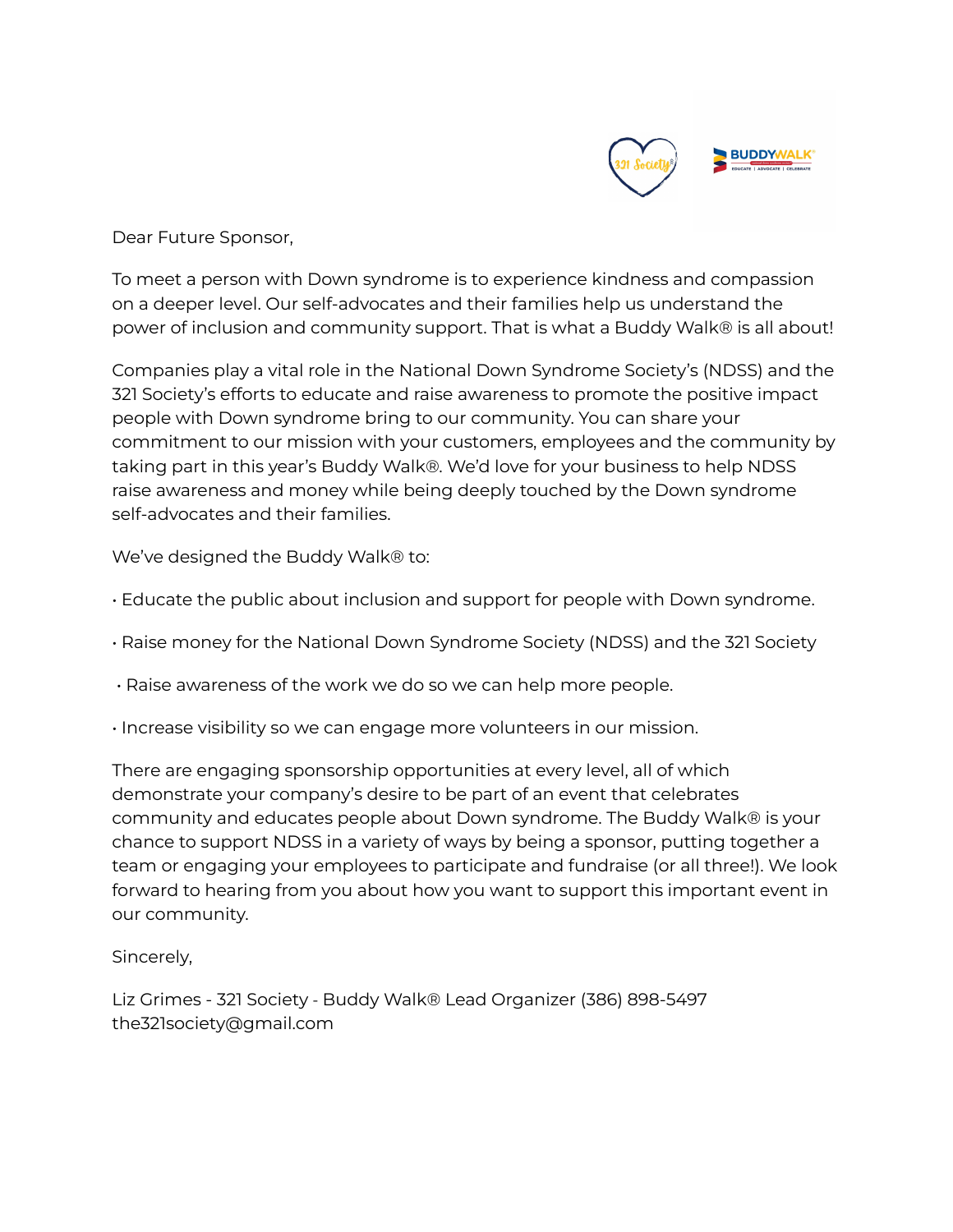

## 321 Society 2022 Buddy Walk Sponsorship Packages

### Premier Sponsor: \$5000

- Company logo on all printed material (t-shirts, flyers, signs, banners) and communications
- Company live link on 321 Society web page, Buddy Walk web page, and NDSS social media
- Company logo on all promotional material
- Company Rep. speaks at opening ceremony
- Choice of exhibitor table location
- Recognized as "Day of Sponsor"
- 20 walkers on your company team at no additional cost

### Presenting Sponsor: \$1000

- Company logo on all printed material (t-shirts, flyers, signs, banners) and communications
- Company live link on 321 Society webpage, Buddy Walk web page, and NDSS social media
- Company logo on all promotional material
- Exhibitor table space
- Recognized as day of sponsor at registration
- 10 walkers on your company team at no extra cost

## Partner Sponsor: \$500

- Company logo on all printed material (t-shirts, flyers, signs, banners)
- Company live link on 321 Society webpage, Buddy Walk web page, and NDSS social media
- Company logo on all promotional material
- Exhibitor table space
- 5 walkers on your company team at no extra cost

#### Supporting Sponsor: \$350

- Company logo on promotional material (t-shirt, day of signage, Social Media)
- Company logo on 321 Society web page, and social media
- Company logo on all printed materials

\*In Kind Sponsorship - If you would like to offer an In Kind sponsorship of supplies or other items that might help us to fundraise or make our walk that much more awesome we would be so grateful!! Please fill out the above sponsorship form with your In Kind donation information under the sponsorship level box.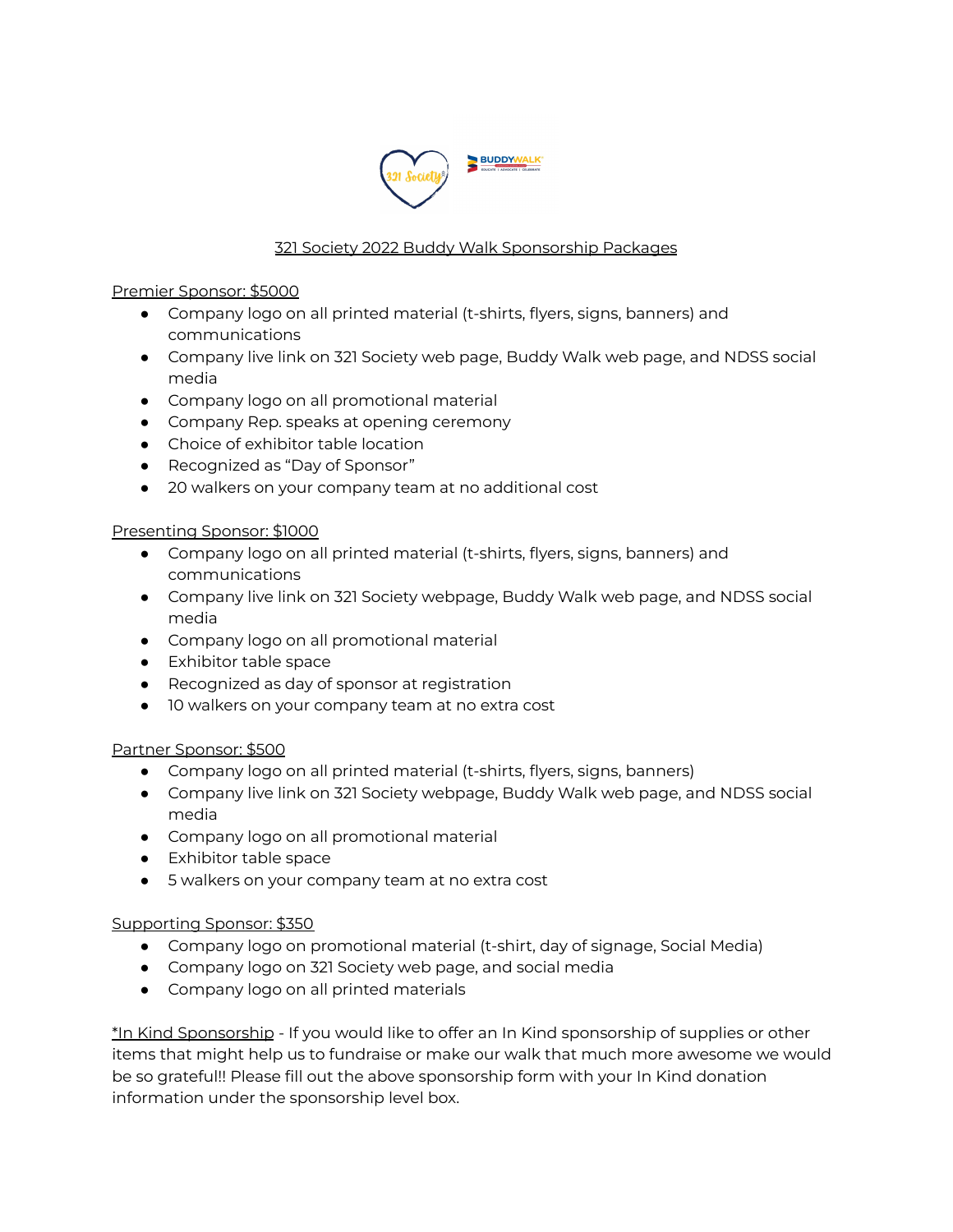

# What does your sponsorship mean to us??

The 321 Society is a proud partner with the National Down Syndrome Society and we're super excited to be hosting our 2nd annual Buddy Walk on October 15, 2022. We are excited to continue to nurture and support our Down syndrome community here in Volusia county! We are dedicated to using ALL monies raised to locally benefit and support individuals with Down Syndrome and their families here in Volusia county.

The 321 Society is a non-profit organization led by dedicated volunteers committed to helping families of those with Down Syndrome. We seek to offer guidance, enrichment, and support to all individuals with Down Syndrome and their families. Our goal is to work towards building a culture of awareness, inclusion, advocacy, and support throughout Volusia county.

As a sponsor you help the 321 Society provide:

- Educational Seminars and Scholarships to conferences
- Parent Support through Networking Activities and special events
- A growing list of programs for individuals with Down Syndrome of All Ages
- Vital support and Welcome to New & Expectant Parents
- Medical Outreach to teach evidence based best practices in diagnosis delivery